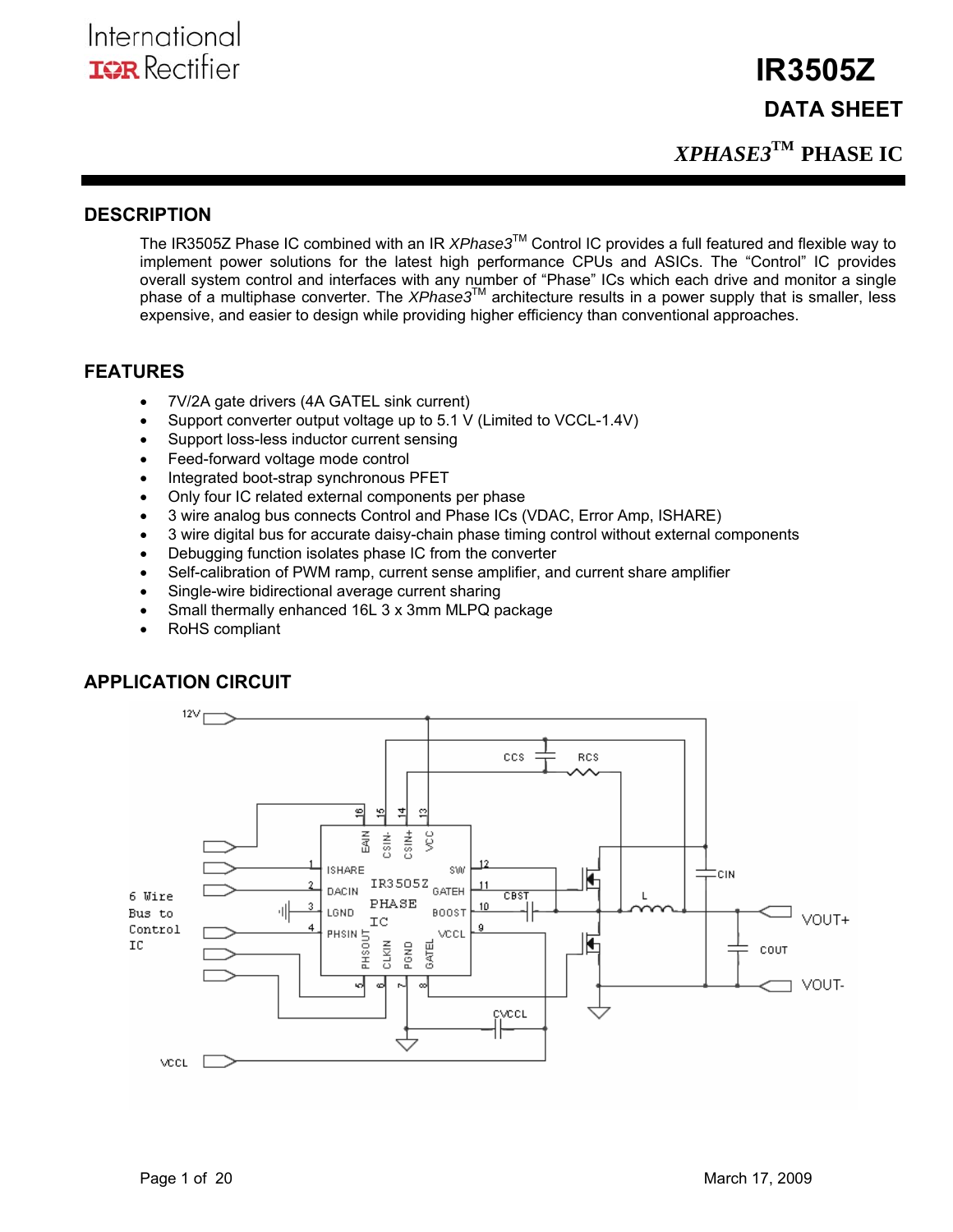## **ORDERING INFORMATION**

| <b>Part Number</b> | Package                        | <b>Order Quantity</b> |
|--------------------|--------------------------------|-----------------------|
| IR3505ZMTRPBF      | 16 Lead MLPQ                   | 3000 per reel         |
|                    | $(3 \times 3 \text{ mm}$ body) |                       |
| * IR3505ZMPBF      | 16 Lead MLPQ                   | 100 piece strips      |
|                    | $(3 \times 3 \text{ mm}$ body) |                       |

\* Samples only

## **ABSOLUTE MAXIMUM RATINGS**

Stresses beyond those listed below may cause permanent damage to the device. These are stress ratings only and functional operation of the device at these or any other conditions beyond those indicated in the operational sections of the specifications are not implied.

| Operating Junction Temperature 0°C to 150°C |  |
|---------------------------------------------|--|
| Storage Temperature Range-65°C to 150°C     |  |
|                                             |  |
|                                             |  |

| PIN#           | <b>PIN NAME</b> | $V_{MAX}$       | $V_{MIN}$                                  | Isource                  | <b>ISINK</b>             |
|----------------|-----------------|-----------------|--------------------------------------------|--------------------------|--------------------------|
|                | <b>ISHARE</b>   | 8V              | $-0.3V$                                    | 1 <sub>m</sub> A         | 1 <sub>m</sub> A         |
| $\overline{2}$ | <b>DACIN</b>    | 3.3V            | $-0.3V$                                    | 1mA                      | 1 <sub>m</sub> A         |
| 3              | <b>LGND</b>     | n/a             | n/a                                        | n/a                      | n/a                      |
| 4              | <b>PHSIN</b>    | 8V              | $-0.3V$                                    | 1mA                      | 1 <sub>m</sub> A         |
| 5              | <b>PHSOUT</b>   | 8V              | $-0.3V$                                    | 2 <sub>m</sub> A         | 2 <sub>m</sub> A         |
| 6              | <b>CLKIN</b>    | 8V              | $-0.3V$                                    | 1 <sub>m</sub> A         | 1 <sub>m</sub> A         |
| $\overline{7}$ | <b>PGND</b>     | 0.3V            | $-0.3V$                                    | 5A for 100ns,<br>200mADC | n/a                      |
| 8              | <b>GATEL</b>    | $\overline{8V}$ | $-0.3V$ DC, $-5V$ for<br>100 <sub>ns</sub> | 5A for 100ns,<br>200mADC | 5A for 100ns,<br>200mADC |
| 9              | <b>VCCL</b>     | 8V              | $-0.3V$                                    | n/a                      | 5A for 100ns,<br>200mADC |
| 10             | <b>BOOST</b>    | 34V             | $-0.3V$                                    | 1A for 100ns,<br>100mADC | 3A for 100ns,<br>100mADC |
| 11             | <b>GATEH</b>    | 34V             | $-0.3V$ DC, $-5V$ for<br><b>100ns</b>      | 3A for 100ns,<br>100mADC | 3A for 100ns,<br>100mADC |
| 12             | SW              | 34V             | $-0.3V$ DC, $-5V$ for<br><b>100ns</b>      | 3A for 100ns,<br>100mADC | n/a                      |
| 13             | <b>VCC</b>      | 18V             | $-0.3V$                                    | n/a                      | 10 <sub>m</sub> A        |
| 14             | CSIN+           | 8V              | $-0.3V$                                    | 1 <sub>m</sub> A         | 1 <sub>m</sub> A         |
| 15             | CSIN-           | 8V              | $-0.3V$                                    | 1 <sub>m</sub> A         | 1 <sub>m</sub> A         |
| 16             | <b>EAIN</b>     | 8V              | $-0.3V$                                    | 1 <sub>m</sub> A         | 1 <sub>m</sub> A         |

Note:

- 1. Maximum GATEH SW = 8V
- 2. Maximum BOOST GATEH = 8V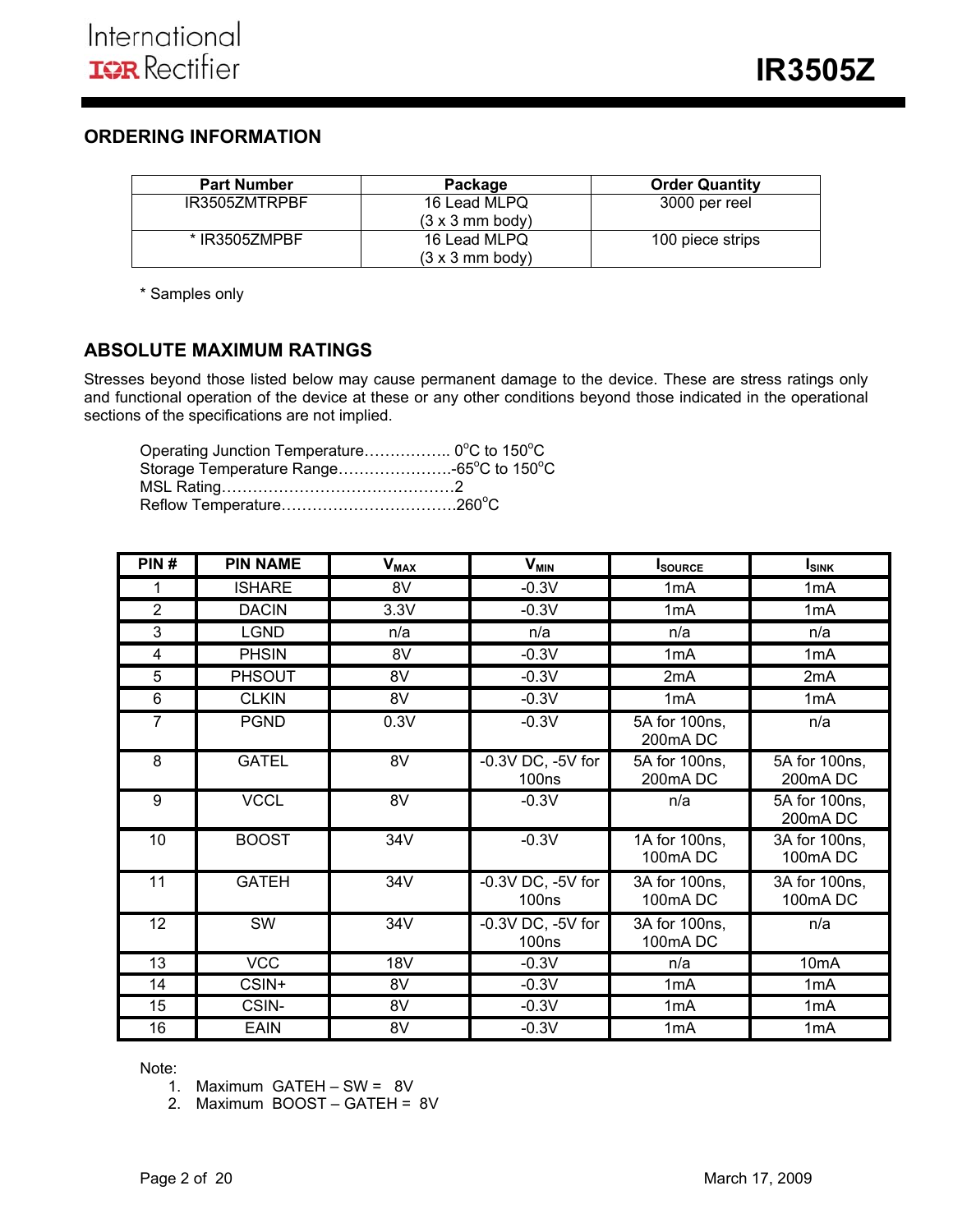## **RECOMMENDED OPERATING CONDITIONS FOR RELIABLE OPERATION WITH MARGIN**

8.0V ≤ V $_{\rm CC}$  ≤ 16V, 4.75V ≤ V $_{\rm CC L}$  ≤ 7.5V, 0.5V ≤ V(DACIN) ≤ 1.6V, 250kHz ≤ CLKIN ≤ 9MHz, 250kHz ≤ PHSIN ≤1.5MHz, 0 °C ≤  $T_J$  ≤ 125 °C

## **ELECTRICAL CHARACTERISTICS**

The electrical characteristics involve the spread of values guaranteed within the recommended operating conditions. Typical values represent the median values, which are related to  $25^{\circ}$ C. C<sub>GATEH</sub> = 3.3nF, C<sub>GATEL</sub> = 6.8nF (unless otherwise specified).

| <b>PARAMETER</b>                        | <b>TEST CONDITION</b>                                                                                      | <b>MIN</b>      | <b>TYP</b>      | <b>MAX</b>   | <b>UNIT</b>       |
|-----------------------------------------|------------------------------------------------------------------------------------------------------------|-----------------|-----------------|--------------|-------------------|
| <b>Gate Drivers</b>                     |                                                                                                            |                 |                 |              |                   |
| <b>GATEH Source Resistance</b>          | BOOST - SW = 7V. Note 1                                                                                    |                 | 1.0             | 2.5          | $\Omega$          |
| <b>GATEH Sink Resistance</b>            | $BOOST - SW = 7V$ . Note 1                                                                                 |                 | 1.0             | 2.5          | Ω                 |
| <b>GATEL Source Resistance</b>          | $VCCL - PGND = 7V$ . Note 1                                                                                |                 | 1.0             | 2.5          | Ω                 |
| <b>GATEL Sink Resistance</b>            | VCCL - PGND = 7V. Note 1                                                                                   |                 | 0.4             | 1.0          | Ω                 |
| <b>GATEH Source Current</b>             | BOOST=7V, GATEH=2.5V, SW=0V.                                                                               |                 | 2.0             |              | A                 |
| <b>GATEH Sink Current</b>               | BOOST=7V, GATEH=2.5V, SW=0V.                                                                               |                 | 2.0             |              | A                 |
| <b>GATEL Source Current</b>             | VCCL=7V, GATEL=2.5V, PGND=0V.                                                                              |                 | 2.0             |              | A                 |
| <b>GATEL Sink Current</b>               | VCCL=7V, GATEL=2.5V, PGND=0V.                                                                              |                 | 4.0             |              | A                 |
| <b>GATEH Rise Time</b>                  | BOOST - SW = 7V, measure 1V to 4V<br>transition time                                                       |                 | 5               | 10           | ns                |
| <b>GATEH Fall Time</b>                  | BOOST - SW = 7V, measure 4V to 1V<br>transition time                                                       |                 | 5               | 10           | ns                |
| <b>GATEL Rise Time</b>                  | VCCL - PGND = 7V, Measure 1V to 4V<br>transition time                                                      |                 | 10              | 20           | ns                |
| <b>GATEL Fall Time</b>                  | VCCL - PGND = 7V, Measure 4V to 1V<br>transition time                                                      |                 | 5               | 10           | ns                |
| <b>GATEL low to GATEH high</b><br>delay | $BOOST = VCCL = 7V$ , $SW = PGND = 0V$ ,<br>measure time from GATEL falling to 1V to<br>GATEH rising to 1V | 10              | 20              | 40           | ns                |
| GATEH low to GATEL high<br>delay        | $BOOST = VCCL = 7V$ , $SW = PGND = 0V$ .<br>measure time from GATEH falling to 1V to<br>GATEL rising to 1V | 10              | 20              | 40           | ns                |
| Disable Pull-Down<br>Resistance         | Note 1                                                                                                     | 30              | 80              | 130          | kΩ                |
| <b>Clock</b>                            |                                                                                                            |                 |                 |              |                   |
| <b>CLKIN Threshold</b>                  | Compare to V(VCCL)                                                                                         | $\overline{40}$ | $\overline{45}$ | 57           | $\frac{0}{0}$     |
| <b>CLKIN Bias Current</b>               | CLKIN = V(VCCL)                                                                                            | $-0.5$          | 0.0             | 0.5          | $\mu$ A           |
| <b>CLKIN Phase Delay</b>                | Measure time from CLKIN<1V to<br>GATEH>1V                                                                  | 40              | 75              | 125          | ns                |
| <b>PHSIN Threshold</b>                  | Compare to V(VCCL)                                                                                         | 35              | $\overline{50}$ | 55           | $\frac{0}{6}$     |
| PHSOUT Propagation<br>Delay             | Measure time from CLKIN > (VCCL * 50%)<br>to PHSOUT > (VCCL *50%). 10pF @125 °C                            | $\overline{4}$  | 15              | 35           | ns                |
| <b>PHSIN Pull-Down</b><br>Resistance    |                                                                                                            | 30              | 100             | 170          | $k\Omega$         |
| PHSOUT High Voltage                     | I(PHSOUT) = -10mA, measure VCCL -<br><b>PHSOUT</b>                                                         | $\mathbf{1}$    | 0.6             |              | $\vee$            |
| PHSOUT Low Voltage                      | $I(PHSOUT) = 10mA$                                                                                         |                 | 0.4             | $\mathbf{1}$ | $\overline{\vee}$ |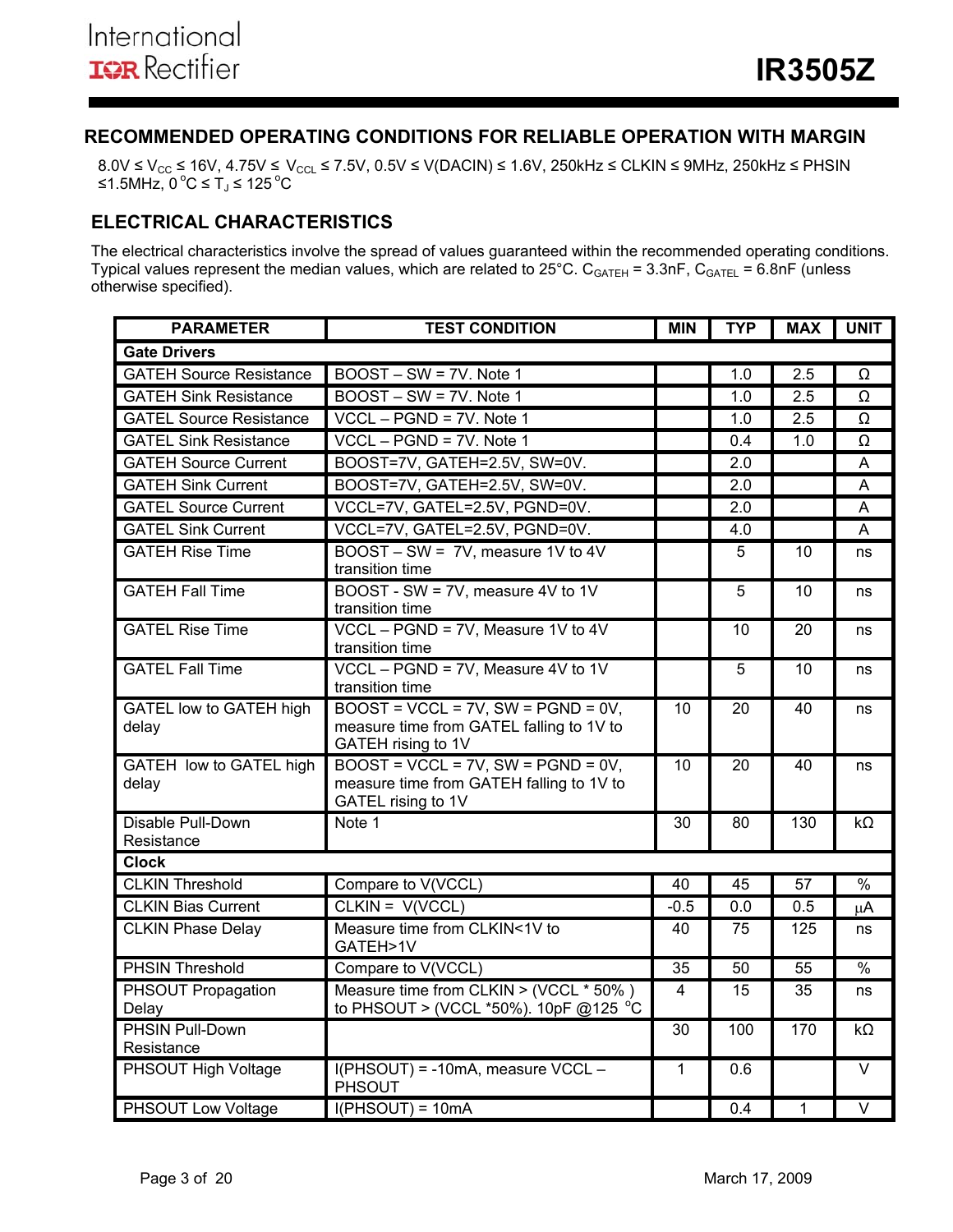| <b>PARAMETER</b>                        | <b>TEST CONDITION</b>                                                                                | <b>MIN</b>     | <b>TYP</b>  | <b>MAX</b> | <b>UNIT</b> |
|-----------------------------------------|------------------------------------------------------------------------------------------------------|----------------|-------------|------------|-------------|
| <b>PWM Comparator</b>                   |                                                                                                      |                |             |            |             |
| <b>PWM Ramp Slope</b>                   | $V$ in=12 $V$                                                                                        |                |             |            | mV/         |
|                                         |                                                                                                      | 42             | 52.5        | 57         | %DC         |
| Input Offset Voltage                    | Note 1                                                                                               | -5             | 0           | 5          | mV          |
| <b>EAIN Bias Current</b>                | $0 \leq$ EAIN $\leq 3V$                                                                              | $-5$           | $-0.3$      | 5          | $\mu$ A     |
| Minimum Pulse Width                     | Note 1                                                                                               |                | 65          | 75         | ns          |
| Minimum GATEH Turn-off<br>Time          |                                                                                                      | 20             | 80          | 160        | nS          |
| <b>Current Sense Amplifier</b>          |                                                                                                      |                |             |            |             |
| CSIN+/- Bias Current                    |                                                                                                      | $-200$         | $\mathbf 0$ | 200        | nA          |
| CSIN+/- Bias Current<br>Mismatch        | Note 1                                                                                               | $-50$          | $\mathbf 0$ | 50         | nA          |
| Input Offset Voltage                    | CSIN+ = CSIN- = DACIN. Measure<br>input referred offset from DACIN                                   | $-1$           |             | 1          | mV          |
| Gain                                    | $0.5V \le V(DACIN) < 1.6V$                                                                           | 30             | 32.5        | 35         | V/V         |
| Unity Gain Bandwidth                    | C(ISHARE)=10pF. Measure at ISHARE.<br>Note 1                                                         | 4.8            | 6.8         | 8.8        | <b>MHz</b>  |
| <b>Slew Rate</b>                        |                                                                                                      |                | 6           |            | $V/\mu s$   |
| <b>Differential Input Range</b>         | $0.8V \le V(DACIN) \le 1.6V$ , Note 1                                                                | $-10$          |             | 50         | mV          |
| <b>Differential Input Range</b>         | $0.5V \leq V(DACIN) \leq 0.8V$ , Note 1                                                              | $-5$           |             | 50         | mV          |
| Common Mode Input Range                 | Note 1                                                                                               | 0              |             | Note2      | V           |
| Rout at $T_J = 25^{\circ}C$             | Note 1                                                                                               | 2.3            | 3.0         | 3.7        | $k\Omega$   |
| Rout at $T_{\rm J}$ = 125 °C            |                                                                                                      | 3.6            | 4.7         | 5.4        | $k\Omega$   |
| <b>ISHARE Source Current</b>            |                                                                                                      | 0.500          | 1.6         | 2.9        | mA          |
| <b>ISHARE Sink Current</b>              |                                                                                                      | 0.500          | 1.4         | 2.9        | mA          |
| <b>Share Adjust Amplifier</b>           |                                                                                                      |                |             |            |             |
| Input Offset Voltage                    | Note 1                                                                                               | $-3$           | $\mathbf 0$ | 3          | mV          |
| Differential Input Range                | Note 1                                                                                               | $-1$           |             | 1          | $\vee$      |
| Gain                                    | $CSIN + = CSIN - = DACIN$ . Note 1                                                                   | 4              | $5.0\,$     | 6          | V/V         |
| <b>Unity Gain Bandwidth</b>             | Note 1                                                                                               | $\overline{4}$ | 8.5         | 17         | kHz         |
| PWM Ramp Floor Voltage                  | <b>ISHARE</b> unconnected<br>Measured Relative to DACIN                                              | $-116$         | 0           | $+116$     | mV          |
| Maximum PWM Ramp Floor<br>Voltage       | ISHARE = DACIN - 200mV<br>Measured relative to FLOOR with<br><b>ISHARE</b> unconnected               | 120            | 180         | 240        | mV          |
| Minimum PWM Ramp Floor<br>Voltage       | $ISHARE = DACIN + 200mV$<br>Measured relative to FLOOR with<br><b>ISHARE</b> unconnected             | $-220$         | $-160$      | $-100$     | mV          |
| <b>Body Brake Comparator</b>            |                                                                                                      |                |             |            |             |
| Threshold Voltage with EAIN<br>falling. | Measured relative to PWM Ramp Floor<br>Voltage                                                       | $-300$         | $-200$      | $-110$     | mV          |
| Threshold Voltage with EAIN<br>rising.  | Measured relative to PWM Ramp Floor<br>Voltage                                                       | $-200$         | $-100$      | $-10$      | mV          |
| <b>Hysteresis</b>                       |                                                                                                      | 70             | 105         | 130        | mV          |
| Propagation Delay                       | VCCL = 5V. Measure time from EAIN <<br>V(DACIN) (200mV overdrive) to GATEL<br>transition to $< 4V$ . | 40             | 65          | 90         | ns          |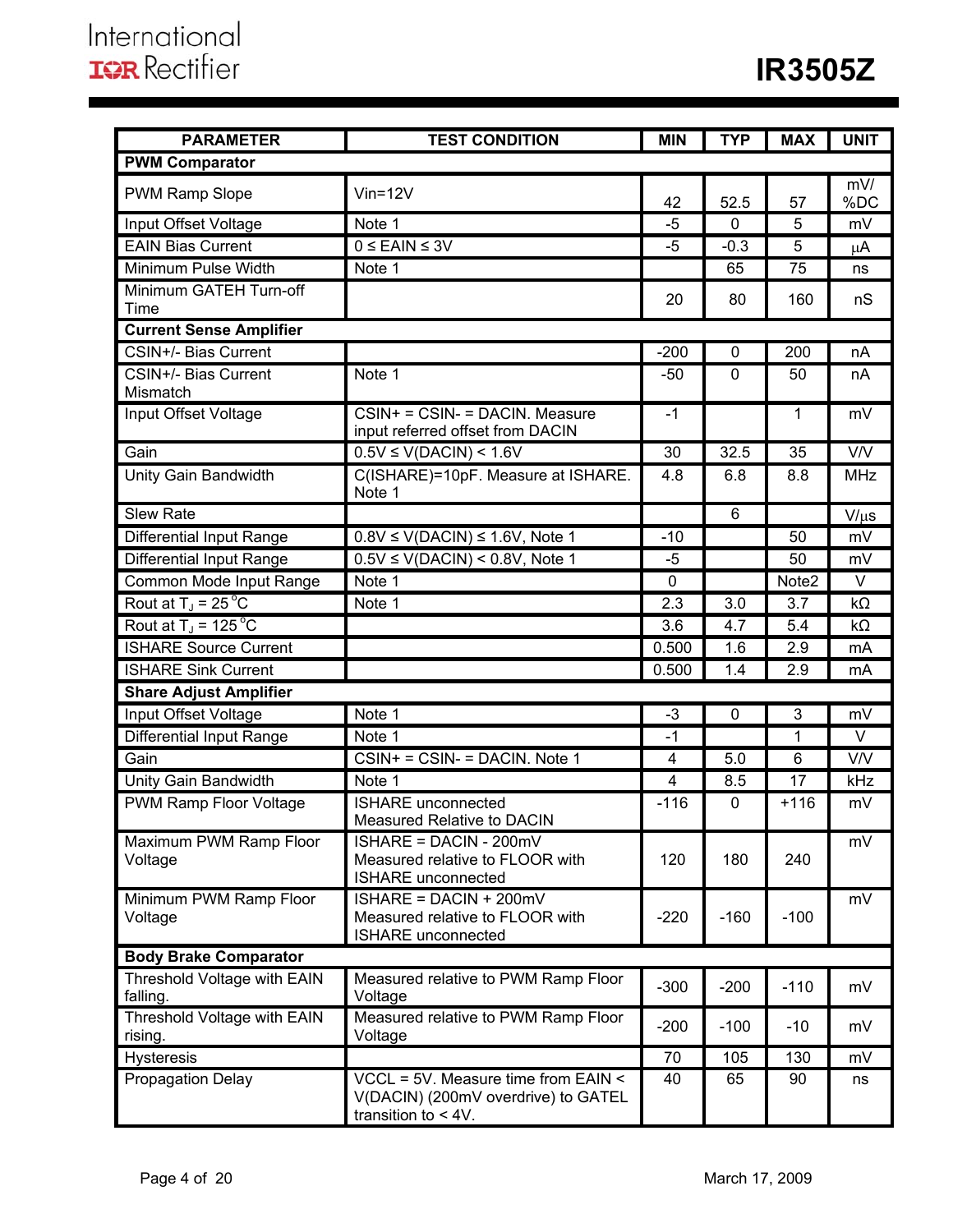| <b>PARAMETER</b>                                    | <b>TEST CONDITION</b>                                                                      | <b>MIN</b> | <b>TYP</b> | <b>MAX</b> | <b>UNIT</b>   |
|-----------------------------------------------------|--------------------------------------------------------------------------------------------|------------|------------|------------|---------------|
| <b>OVP Comparator</b>                               |                                                                                            |            |            |            |               |
| <b>OVP Threshold</b>                                | Step V(ISHARE) up until GATEL drives<br>high. Compare to V(VCCL)                           | $-1.0$     | $-0.8$     | $-0.4$     | $\vee$        |
| <b>Propagation Delay</b>                            | V(VCCL)=5V, Step V(ISHARE) up from<br>V(DACIN) to V(VCCL). Measure time to<br>V(GATEL)>4V. | 15         | 40         | 70         | nS            |
| <b>Synchronous Rectification Disable Comparator</b> |                                                                                            |            |            |            |               |
| <b>Threshold Voltage</b>                            | The ratio of V(CSIN-) / V(DACIN), below<br>which V(GATEL) is always low.                   | 66         | 75         | 86         | $\frac{0}{0}$ |
| <b>Negative Current Comparator</b>                  |                                                                                            |            |            |            |               |
| Input Offset Voltage                                | Note 1                                                                                     | $-16$      | $\Omega$   | 16         | mV            |
| <b>Propagation Delay Time</b>                       | Apply step voltage to V(CSIN+) -<br>V(CSIN-). Measure time to V(GATEL)<<br>1V.             | 100        | 200        | 400        | nS            |
| <b>Bootstrap Diode</b>                              |                                                                                            |            |            |            |               |
| Forward Voltage                                     | $I(BOOST) = 30mA$ , VCCL=6.5V                                                              | 180        | 260        | 480        | mV            |
| <b>Debug Comparator</b>                             |                                                                                            |            |            |            |               |
| <b>Threshold Voltage</b>                            | Compare to V(VCCL)                                                                         | $-250$     | $-150$     | $-50$      | mV            |
| General                                             |                                                                                            |            |            |            |               |
| <b>VCC Supply Current</b>                           |                                                                                            | 1.1        | 3.0        | 6.1        | mA            |
| <b>VCCL Supply Current</b>                          |                                                                                            | 3.1        | 6.7        | 12.1       | mA            |
| <b>BOOST Supply Current</b>                         | $4.75V \le V(BOOST)-V(SW) \le 8V$                                                          | 1.2        | 3.5        | 5.8        | mA            |
| <b>DACIN Bias Current</b>                           |                                                                                            | $-1.5$     | $-0.75$    | 1          | $\mu$ A       |
| <b>SW Floating Voltage</b>                          | Measured in the application                                                                |            | 0.3        |            | $\vee$        |

**Note 1:** Guaranteed by design, but not tested in production **Note 2:** VCCL-0.5V or VCC – 2.5V, whichever is lower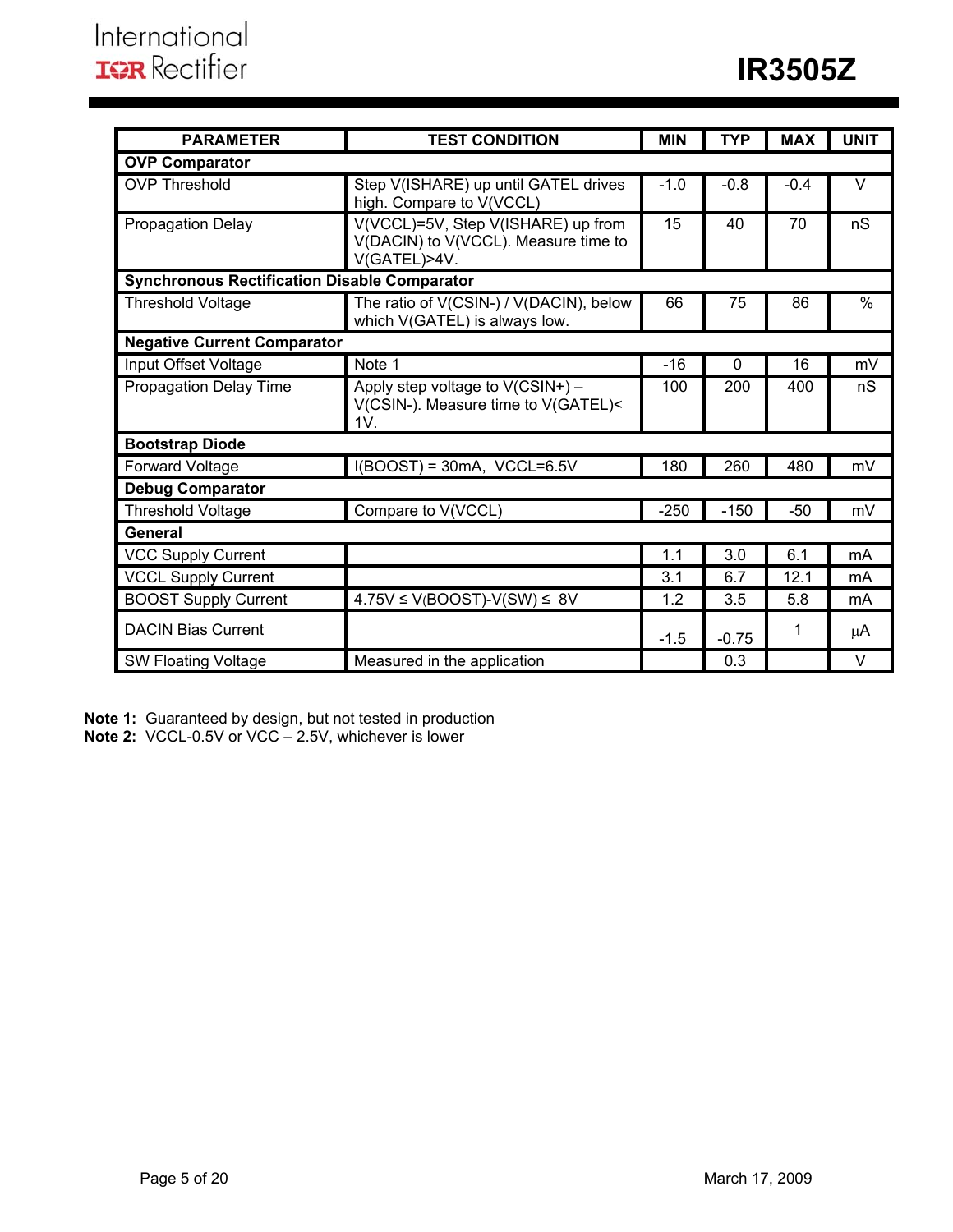# **PIN DESCRIPTION**

| PIN#           | <b>PIN SYMBOL</b> | <b>PIN DESCRIPTION</b>                                                                                                                                                                                                                                                                                                                                                                                                                                                                                   |
|----------------|-------------------|----------------------------------------------------------------------------------------------------------------------------------------------------------------------------------------------------------------------------------------------------------------------------------------------------------------------------------------------------------------------------------------------------------------------------------------------------------------------------------------------------------|
|                | <b>ISHARE</b>     | Output of the Current Sense Amplifier is connected to this pin through a $3k\Omega$<br>resistor. Voltage on this pin is equal to $V(DACIN) + 32.5 [V(CSIN+) - V(CSIN-)].$<br>Connecting all ISHARE pins together creates a share bus which provides an<br>indication of the average current being supplied by all the phases. The signal is used<br>by the Control IC for voltage positioning and over-current protection. OVP mode is<br>initiated if the voltage on this pin rises above V(VCCL)-0.8V. |
| 2              | <b>DACIN</b>      | Reference voltage input from the Control IC. The Current Sense signal and PWM<br>ramp is referenced to the voltage on this pin.                                                                                                                                                                                                                                                                                                                                                                          |
| 3              | <b>LGND</b>       | Ground for internal IC circuits. IC substrate is connected to this pin.                                                                                                                                                                                                                                                                                                                                                                                                                                  |
| $\overline{4}$ | <b>PHSIN</b>      | Phase clock input.                                                                                                                                                                                                                                                                                                                                                                                                                                                                                       |
| 5              | <b>PHSOUT</b>     | Phase clock output.                                                                                                                                                                                                                                                                                                                                                                                                                                                                                      |
| 6              | <b>CLKIN</b>      | Clock input.                                                                                                                                                                                                                                                                                                                                                                                                                                                                                             |
| $\overline{7}$ | <b>PGND</b>       | Return for low side driver and reference for GATEH non-overlap comparator.                                                                                                                                                                                                                                                                                                                                                                                                                               |
| 8              | <b>GATEL</b>      | Low-side driver output and input to GATEH non-overlap comparator.                                                                                                                                                                                                                                                                                                                                                                                                                                        |
| 9              | <b>VCCL</b>       | Supply for low-side driver. Internal bootstrap synchronous PFET is connected from<br>this pin to the BOOST pin.                                                                                                                                                                                                                                                                                                                                                                                          |
| 10             | <b>BOOST</b>      | Supply for high-side driver. Internal bootstrap synchronous PFET is connected<br>between this pin and the VCCL pin.                                                                                                                                                                                                                                                                                                                                                                                      |
| 11             | <b>GATEH</b>      | High-side driver output and input to GATEL non-overlap comparator.                                                                                                                                                                                                                                                                                                                                                                                                                                       |
| 12             | <b>SW</b>         | Return for high-side driver and reference for GATEL non-overlap comparator.                                                                                                                                                                                                                                                                                                                                                                                                                              |
| 13             | <b>VCC</b>        | Supply for internal IC circuits.                                                                                                                                                                                                                                                                                                                                                                                                                                                                         |
| 14             | CSIN+             | Non-Inverting input to the current sense amplifier, and input to debug comparator.                                                                                                                                                                                                                                                                                                                                                                                                                       |
| 15             | CSIN-             | Inverting input to the current sense amplifier, and input to synchronous rectification<br>disable comparator.                                                                                                                                                                                                                                                                                                                                                                                            |
| 16             | <b>EAIN</b>       | PWM comparator input from the error amplifier output of Control IC. Body Braking<br>mode is initiated if the voltage on this pin is less than V(DACIN).                                                                                                                                                                                                                                                                                                                                                  |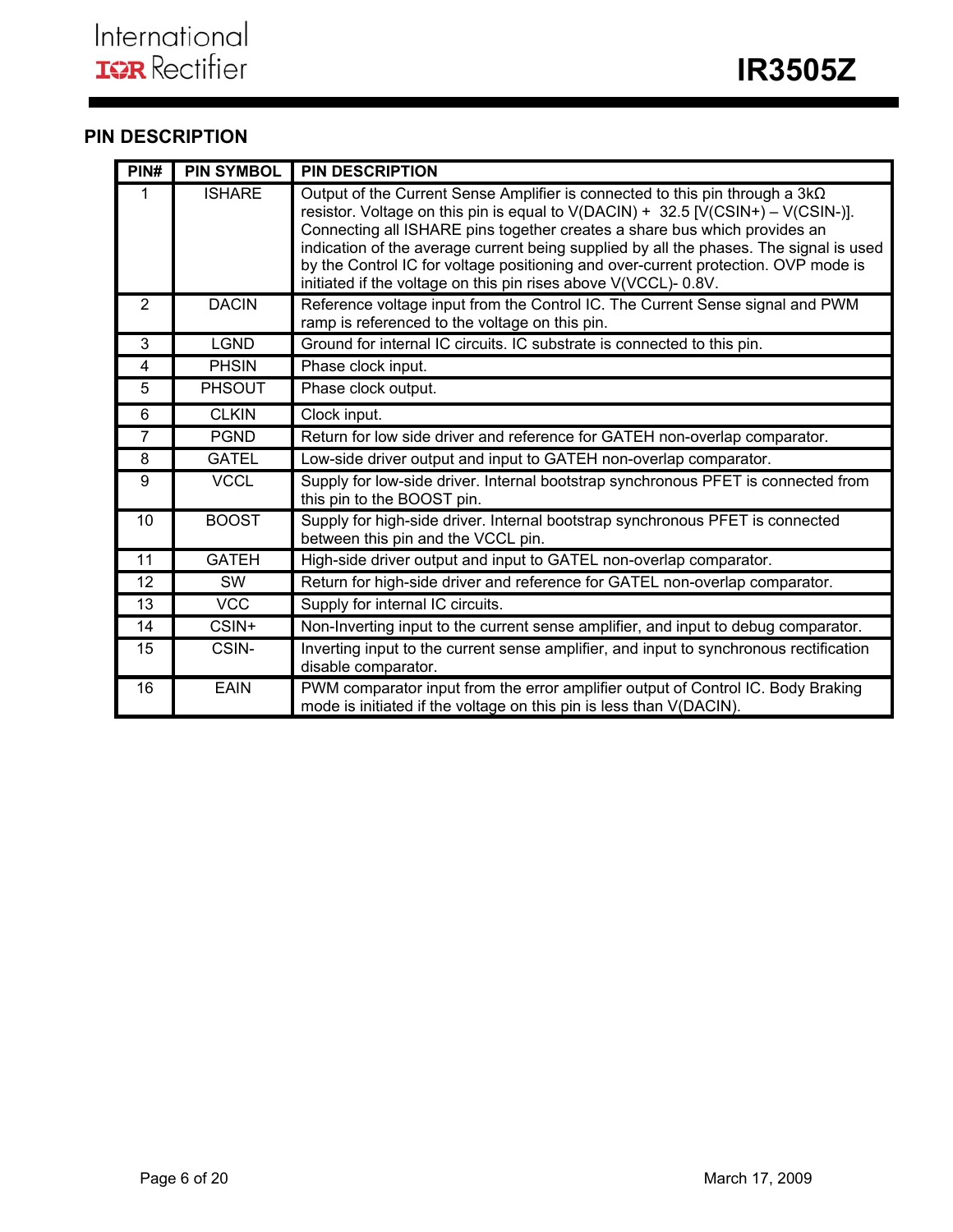**IR3505Z** 

## **SYSTEM THEORY OF OPERATION**

## **PWM Control Method**

The PWM block diagram of the *XPhase*TM architecture is shown in Figure 1. Feed-forward voltage mode control with trailing edge modulation is used. A high-gain wide-bandwidth voltage type error amplifier in the Control IC is used for the voltage control loop. Input voltage is sensed in phase ICs and feed-forward control is realized. The PWM ramp slope will change with the input voltage and automatically compensate for changes in the input voltage. The input voltage can change due to variations in the silver box output voltage or due to the wire and PCB-trace voltage drop related to changes in load current.



Figure 1 PWM Block Diagram

### **Frequency and Phase Timing Control**

The oscillator is located in the Control IC and the system clock frequency is programmable from 250kHz to 9MHZ by an external resistor. The control IC system clock signal (CLKOUT) is connected to CLKIN of all the phase ICs. The phase timing of the phase ICs is controlled by the daisy chain loop, where control IC phase clock output (PHSOUT) is connected to the phase clock input (PHSIN) of the first phase IC, and PHSOUT of the first phase IC is connected to PHSIN of the second phase IC, etc. and PHSOUT of the last phase IC is connected back to PHSIN of the control IC. During power up, the control IC sends out clock signals from both CLKOUT and PHSOUT pins and detects the feedback at PHSIN pin to determine the phase number and monitor any fault in the daisy chain loop. Figure 2 shows the phase timing for a four phase converter. The switching frequency is set by the resistor ROSC. The clock frequency equals the number of phase times the switching frequency.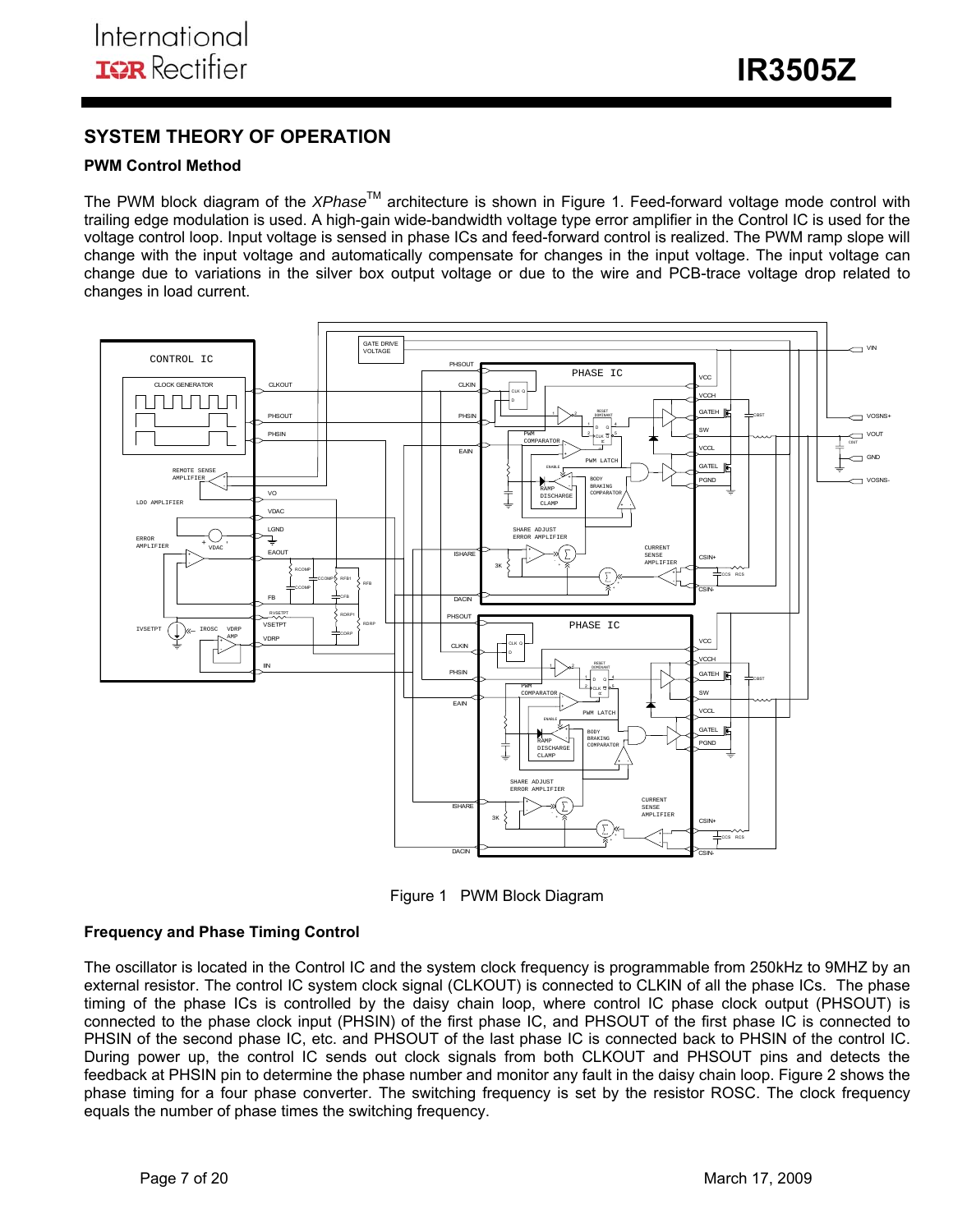



### **PWM Operation**

The PWM comparator is located in the phase IC. Upon receiving the falling edge of a clock pulse, the PWM latch is set; the PWM ramp voltage begins to increase; the low side driver is turned off, and the high side driver is turned on after the non-overlap time. When the PWM ramp voltage exceeds the error amplifier's output voltage the PWM latch is reset. This turns off the high side driver, turns on the low side driver after the non-overlap time, and activates the ramp discharge clamp. The clamp drives the PWM ramp voltage to the level set by the share adjust amplifier until the next clock pulse.

The PWM latch is reset dominant allowing all phases to go to zero duty cycle within a few tens of nanoseconds in response to a load step decrease. Phases can overlap and go up to 100% duty cycle in response to a load step increase with turn-on gated by the clock pulses. An error amplifier output voltage greater than the common mode input range of the PWM comparator results in 100% duty cycle regardless of the voltage of the PWM ramp. This arrangement guarantees the error amplifier is always in control and can demand 0 to 100% duty cycle as required. It also favors response to a load step decrease which is appropriate given the low output to input voltage ratio of most systems. The inductor current will increase much more rapidly than decrease in response to load transients. An additional advantage of this PWM modulator is that differences in ground or input voltage at the phases have no effect on operation since the PWM ramps are referenced to VDAC.

Figure 3 depicts PWM operating waveforms under various conditions.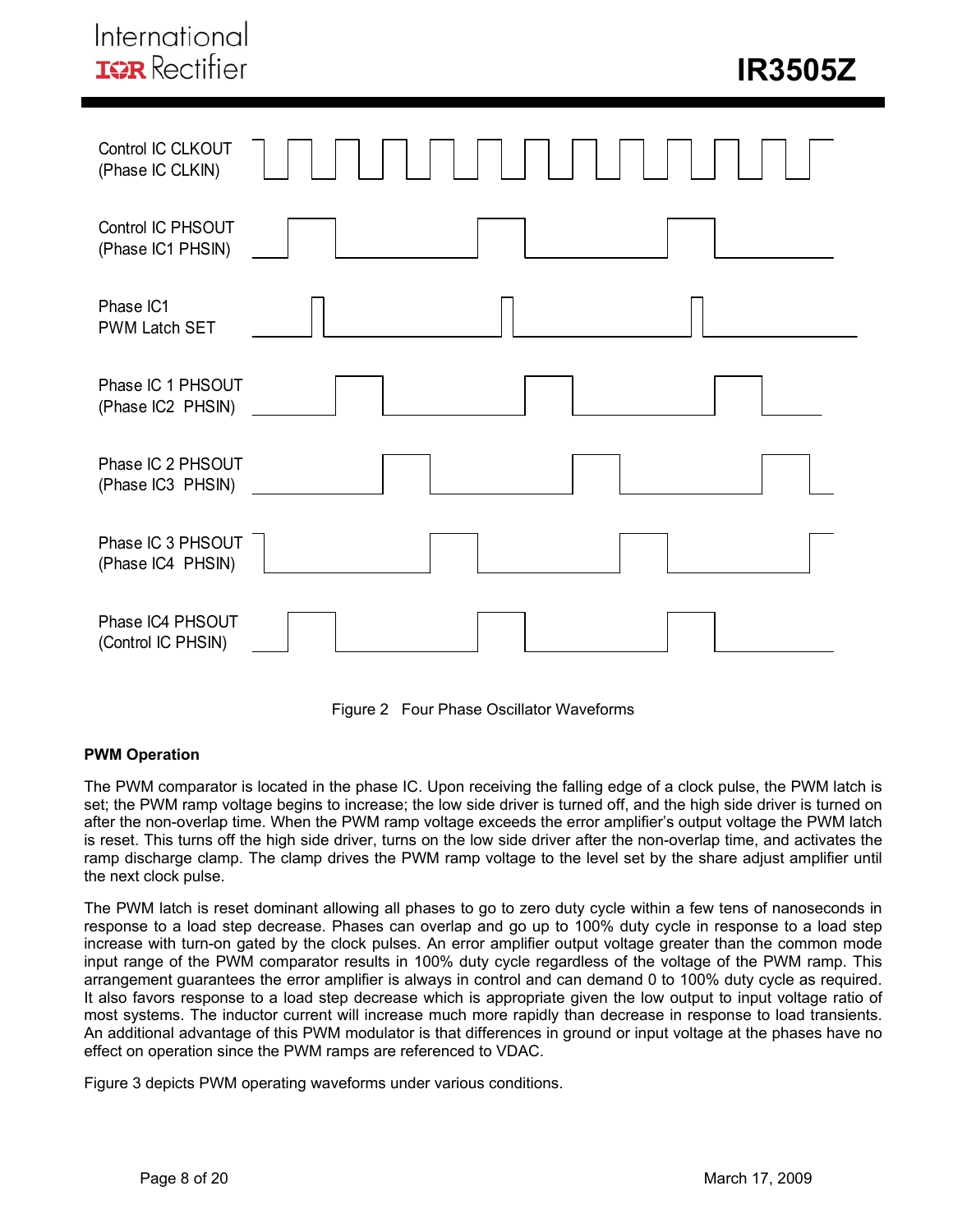

Figure 3 PWM Operating Waveforms

## **Body Braking™**

In a conventional synchronous buck converter, the minimum time required to reduce the current in the inductor in response to a load step decrease is;

$$
T_{SLEW} = \frac{L*(I_{MAX} - I_{MIN})}{V_O}
$$

The slew rate of the inductor current can be significantly increased by turning off the synchronous rectifier in response to a load step decrease. The switch node voltage is then forced to decrease until conduction of the synchronous rectifier's body diode occurs. This increases the voltage across the inductor from Vout to Vout +  $V_{\text{BODYDIODE}}$ . The minimum time required to reduce the current in the inductor in response to a load transient decrease is now;

$$
T_{SLEW} = \frac{L*(I_{MAX} - I_{MIN})}{V_O + V_{BODYDIODE}}
$$

Since the voltage drop in the body diode is often comparable to the output voltage, the inductor current slew rate can be increased significantly. This patented technique is referred to as "body braking" and is accomplished through the "body braking comparator" located in the phase IC. If the error amplifier's output voltage drops below the output voltage of the share adjust amplifier in the phase IC, this comparator turns off the low side gate driver.

### **Lossless Average Inductor Current Sensing**

Inductor current can be sensed by connecting a series resistor and a capacitor network in parallel with the inductor and measuring the voltage across the capacitor, as shown in Figure 4. The equation of the sensing network is,

$$
v_C(s) = v_L(s) \frac{1}{1 + sR_{CS}C_{CS}} = i_L(s) \frac{R_L + sL}{1 + sR_{CS}C_{CS}}
$$

Usually the resistor Rcs and capacitor Ccs are chosen so that the time constant of Rcs and Ccs equals the time constant of the inductor which is the inductance L over the inductor DCR (RL). If the two time constants match, the voltage across Ccs is proportional to the current through L, and the sense circuit can be treated as if only a sense resistor with the value of RL was used. The mismatch of the time constants does not affect the measurement of inductor DC current, but affects the AC component of the inductor current.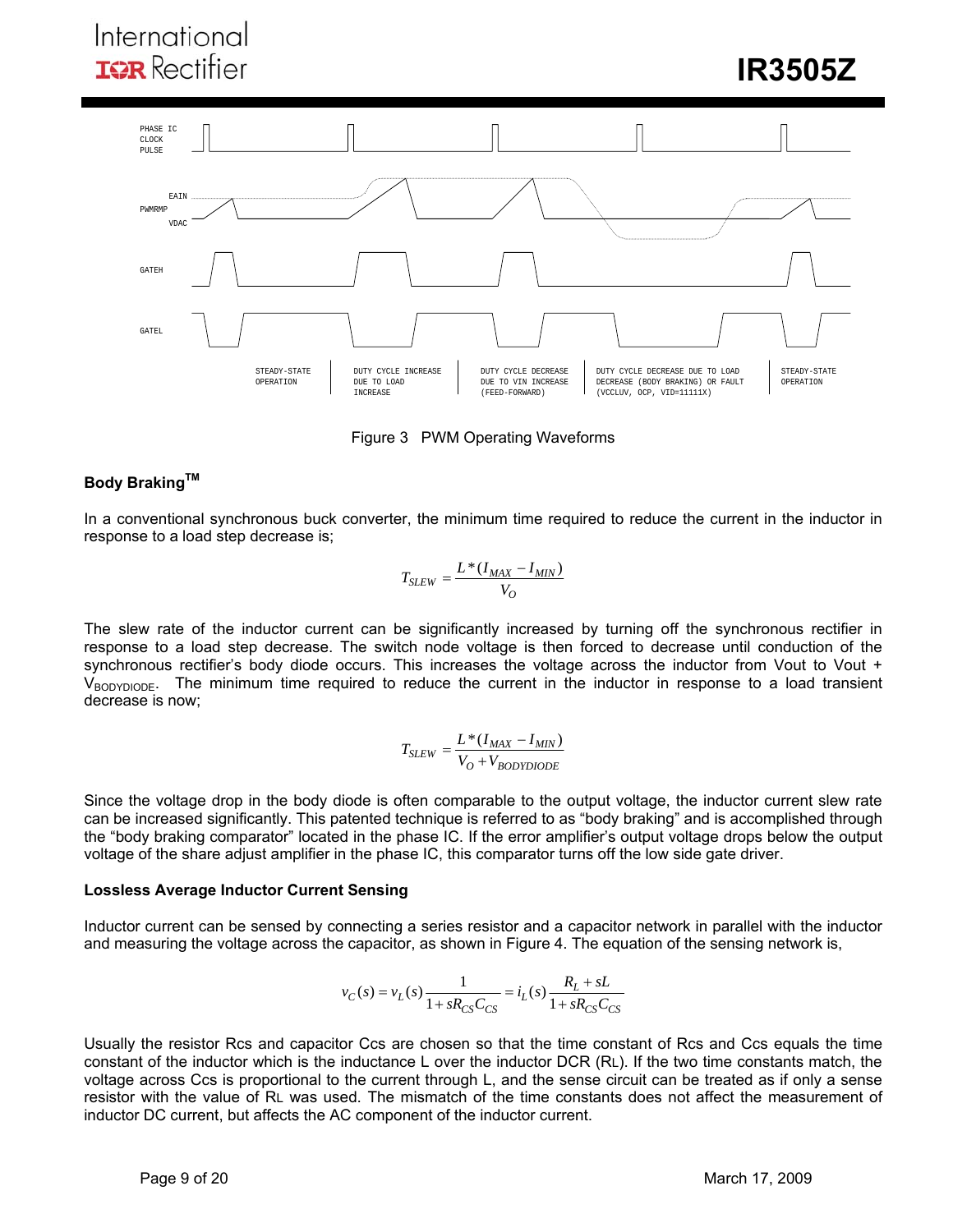

Figure 4 Inductor Current Sensing and Current Sense Amplifier

The advantage of sensing the inductor current versus high side or low side sensing is that actual output current being delivered to the load is obtained rather than peak or sampled information about the switch currents. The output voltage can be positioned to meet a load line based on real time information. Except for a sense resistor in series with the inductor, this is the only sense method that can support a single cycle transient response. Other methods provide no information during either load increase (low side sensing) or load decrease (high side sensing).

An additional problem associated with peak or valley current mode control for voltage positioning is that they suffer from peak-to-average errors. These errors will show in many ways but one example is the effect of frequency variation. If the frequency of a particular unit is 10% low, the peak to peak inductor current will be 10% larger and the output impedance of the converter will drop by about 10%. Variations in inductance, current sense amplifier bandwidth, PWM prop delay, any added slope compensation, input voltage, and output voltage are all additional sources of peak-to-average errors.

## **Current Sense Amplifier**

A high speed differential current sense amplifier is located in the phase IC, as shown in Figure 5. Its gain is nominally 32.5 and the 3850 ppm/ºC increase in inductor DCR should be compensated in the voltage loop feedback path.

The current sense amplifier can accept positive differential input up to 50mV and negative up to -10mV before clipping. The output of the current sense amplifier is summed with the DAC voltage and sent to the control IC and other phases through an on-chip 3KΩ resistor connected to the ISHARE pin. The ISHARE pins of all the phases are tied together and the voltage on the share bus represents the average current through all the inductors and is used by the control IC for voltage positioning and current limit protection. The input offset of this amplifier is calibrated to +/- 1mV in order to reduce the current sense error.

The input offset voltage is the primary source of error for the current share loop. In order to achieve very small input offset error and superior current sharing performance, the current sense amplifier continuously calibrates itself. This calibration algorithm creates ripple on ISHARE bus with a frequency of  $f_{sw}/(32*28)$  in a multiphase architecture.

### **Average Current Share Loop**

Current sharing between phases of the converter is achieved by the average current share loop in each phase IC. The output of the current sense amplifier is compared with the average current at the share bus. If current in a phase is smaller than the average current, the share adjust amplifier of the phase will pull down the starting point of the PWM ramp thereby increasing its duty cycle and output current; if current in a phase is larger than the average current, the share adjust amplifier of the phase will pull up the starting point of the PWM ramp thereby decreasing its duty cycle and output current. The current share amplifier is internally compensated so that the crossover frequency of the current share loop is much slower than that of the voltage loop and the two loops do not interact.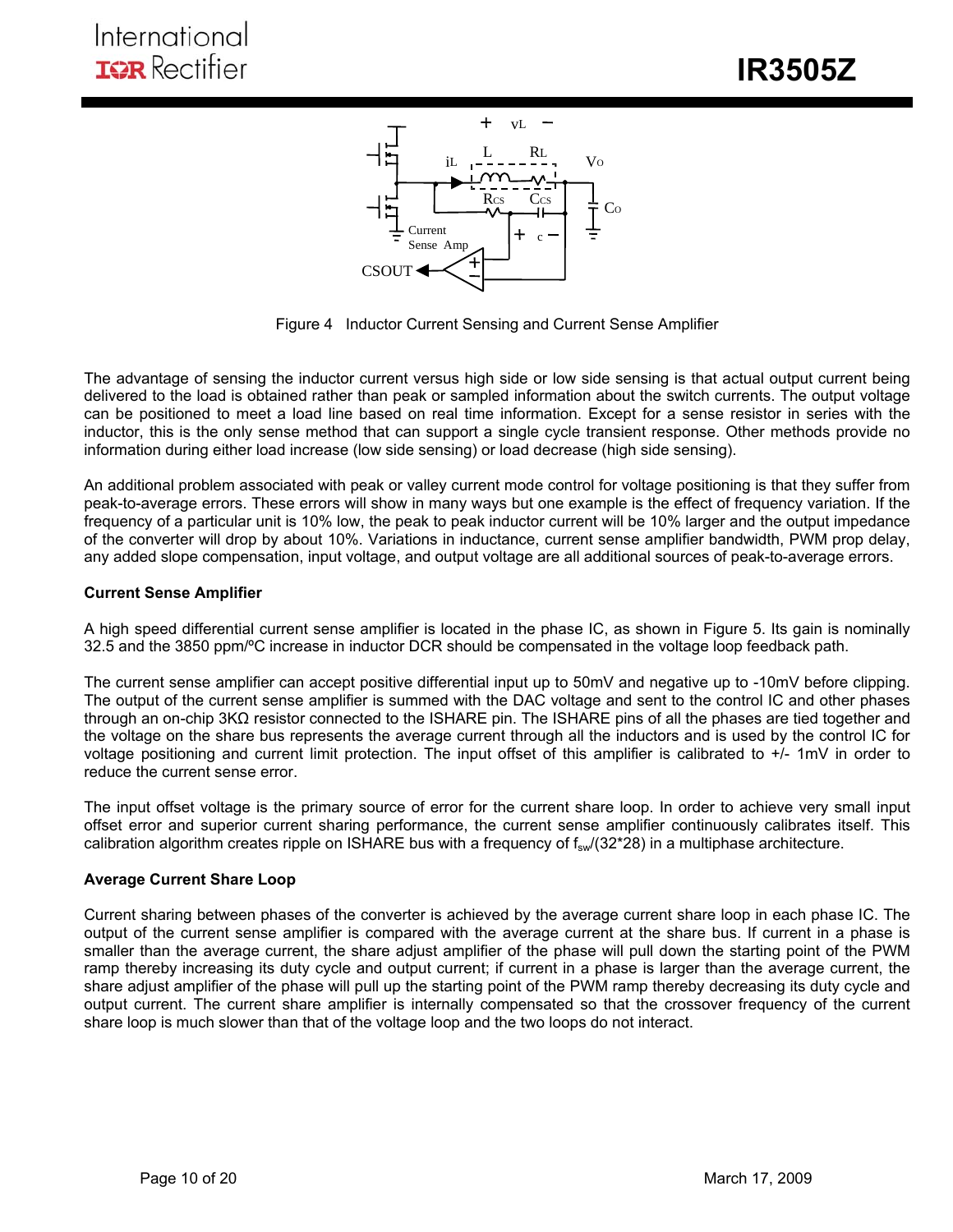## **IR3505Z THEORY OF OPERATION**

## **Block Diagram**

The Block diagram of the IR3505Z is shown in Figure 5, and specific features are discussed in the following sections.



### Figure 5 Block diagram

### **Tri-State Gate Drivers**

The gate drivers can deliver up to 2A peak current (4A sink current for bottom driver). An adaptive non-overlap circuit monitors the voltage on the GATEH and GATEL pins to prevent MOSFET shoot-through current while minimizing body diode conduction. The non-overlap latch is added to eliminate the error triggering caused by the switching noise. An enable signal is provided by the control IC to the phase IC without the addition of a dedicated signal line. The error amplifier output of the control IC drives low in response to any fault condition such as VCCL under voltage or output overload. The IR3505Z Body Braking™ comparator detects this and drives bottom gate output low. This tri-state operation prevents negative inductor current and negative output voltage during powerdown.

A synchronous rectification disable comparator is used to detect converter CSIN- pin voltage, which represents local converter output voltage. If the voltage is below 75% of VDAC and negative current is detected, GATEL drives low, which disables synchronous rectification and eliminates negative current during power-up. The gate drivers pull low if the supply voltages are below the normal operating range. An 80kΩ resistor is connected across the GATEH/GATEL and PGND pins to prevent the GATEH/GATEL voltage from rising due to leakage or other causes under these conditions.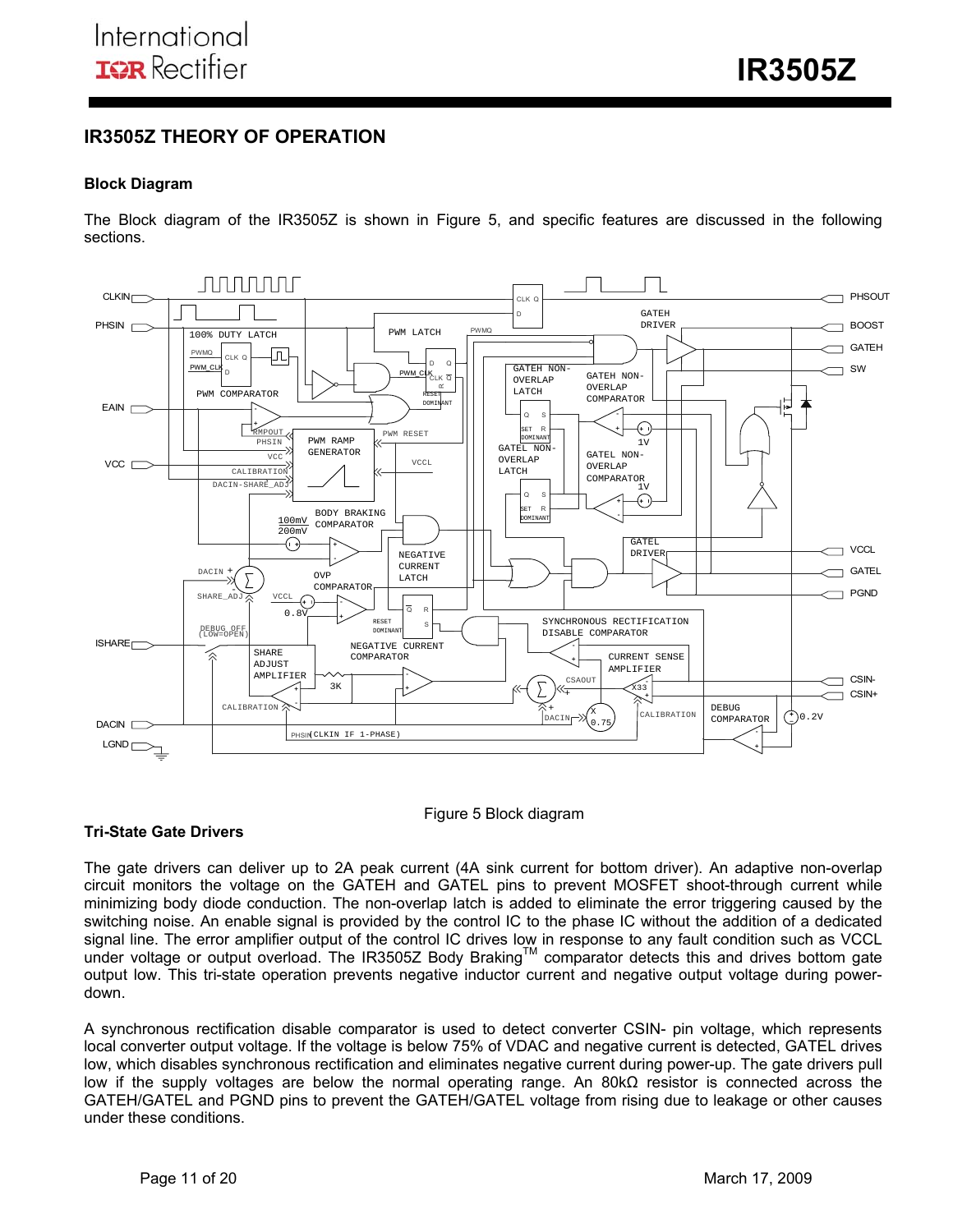## **Over Voltage Protection (OVP)**

The IR3505Z includes over-voltage protection that turns on the low side MOSFET to protect the load in the event of a shorted high-side MOSFET, converter out of regulation, or connection of the converter output to an excessive output voltage. As shown in Figure 6, if ISHARE pin voltage is above V(VCCL) – 0.8V, which represents over-voltage condition detected by control IC, the over-voltage latch is set. GATEL drives high and GATEH drives low. The OVP circuit overrides the normal PWM operation and within approximately 150ns will fully turn-on the low side MOSFET, which remains ON until ISHARE drops below V(VCCL) – 0.8V when over voltage ends. The over voltage fault is latched in control IC and can only be reset by cycling the power to control IC. The error amplifier output (EAIN) is pulled down by control IC and will remain low. The lower MOSFETs alone can not clamp the output voltage however an SCR or N-MOSFET could be triggered with the OVP output to prevent processor damage.



Figure 6 - Over-voltage protection waveforms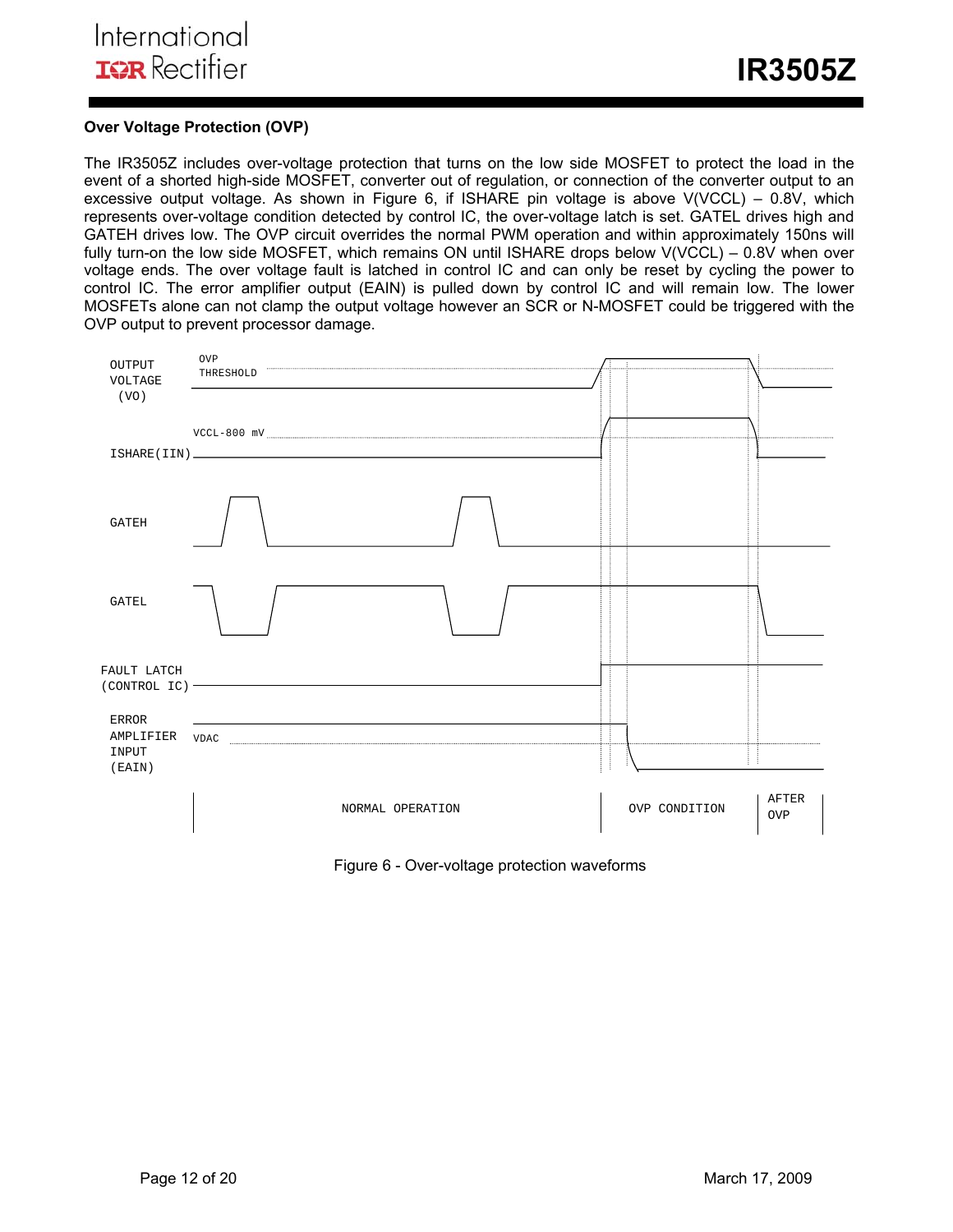### **PWM Ramp**

Every time the phase IC is powered up PWM ramp magnitude is calibrated to generate a 50 mV/% ramp for a VCC=12V. For example, for a 15% duty ratio the ramp amplitude is 750mV for VCC=12V. Feed-forward control is achieved because the PWM ramp varies with VCC voltage proportionally after calibration.

In response to a load step-up the error amplifier can demand 100 % duty cycle. In order to avoid pulse skipping under this scenario and allow the BOOST cap to replenish, a minimum off time is allowed in this mode of operation. As shown in Figure 6, 100 % duty is detected by comparing the PWM latch output (PWMQ) and its input clock (PWM\_CLK). If the PWMQ is high when the PWM\_CLK is asserted the TopFET turnoff is initiated. The TopFET is again turned on once the RMPOUT drops within 200 mV of the VDAC.



### **Debugging Mode**

If CSIN+ pin is pulled up to VCCL voltage, IR3505Z enters into debugging mode. Both drivers are pulled low and ISHARE output is disconnected from the current share bus, which isolates this phase IC from other phases. However, the phase timing from PHSIN to PHSOUT does not change.

### **Emulated Bootstrap Diode**

IR3505Z integrates a PFET to emulate the bootstrap diode. An external bootstrap diode connected from VCCL pin to BOOST pin can be added to reduce the drop across the PFET but is not needed in most applications.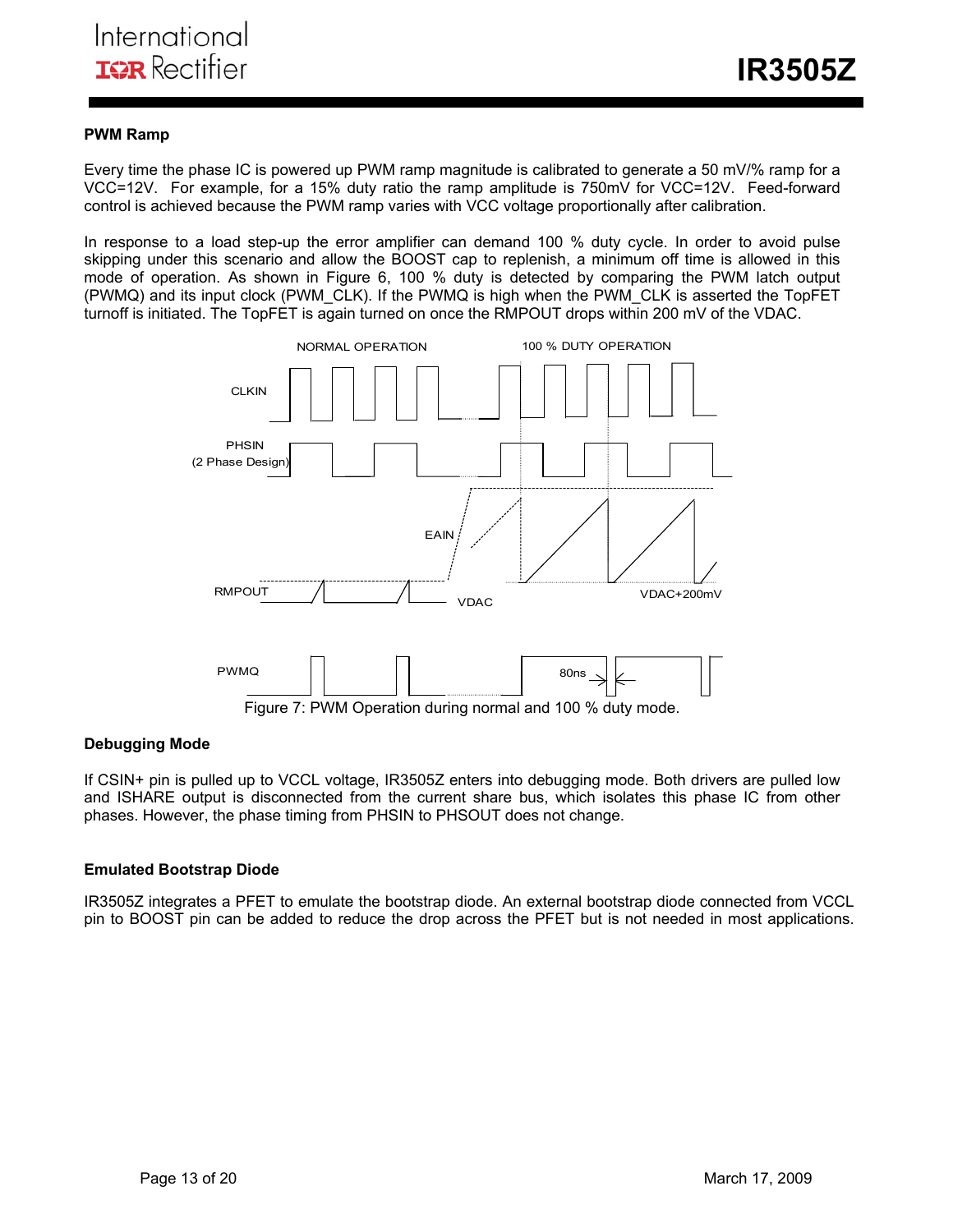**IR3505Z** 

### **Applications information**

#### **IR3505Z EXTERNAL COMPONENTS**

#### **Inductor Current Sensing Capacitor** *CCS* **and Resistor** *RCS*

The DC resistance of the inductor is utilized to sense the inductor current. Usually the resistor RCS and capacitor CCS in parallel with the inductor are chosen to match the time constant of the inductor, and therefore the voltage across the capacitor CCS represents the inductor current. If the two time constants are not the same, the AC component of the capacitor voltage is different from that of the real inductor current. The time constant mismatch does not affect the average current sharing among the multiple phases, but does effect the current signal ISHARE as well as the output voltage during the load current transient if adaptive voltage positioning is adopted.

Measure the inductance L and the inductor DC resistance RL. Pre-select the capacitor CCS and calculate RCS as follows.

$$
R_{CS} = \frac{L/R_L}{C_{CS}}\tag{1}
$$

#### **Bootstrap Capacitor** *CBST*

Depending on the duty cycle and gate drive current of the phase IC, a capacitor in the range of 0.1uF to 1uF is needed for the bootstrap circuit.

#### **Decoupling Capacitors for Phase IC**

A 0.1uF-1uF decoupling capacitor is required at the VCCL pin.

#### **CURRENT SHARE LOOP COMPENSATION**

The internal compensation of current share loop ensures that crossover frequency of the current share loop is at least one decade lower than that of the voltage loop so that the interaction between the two loops is eliminated. The crossover frequency of current share loop is approximately 8 kHz.

#### **Output Voltage Bleed Resistor**

The floating high side driver draws bias current from the BOOST pin (3.5mA typical). This current flows out of the IR3505Z through the SW pin and will charge up the output capacitor when the control IC is disabled. A bleed resistor connected from the converter output voltage to ground is required to prevent the output voltage from exceeding the control IC Over-Voltage protection threshold. The bleed resistor can be selected using the following equation.

$$
R_{BLEED} = V_{BLEED} / (5.8mA \times N)
$$
 (2)

Where  $V_{BLEED}$  is the maximum desired output voltage pre-bias and N is the number of IR3505Z used in the converter.

#### **Optional phases**

A converter can be designed to support more or less phases. This can be quite useful in situations where the final load current is unknown or where increased load current may be required at some time in the future.

Figure 8 provides an application circuit that allows adjustment to the number of phases. By populating zero ohm jumpers, or not; the number of phases can be adjusted by diverting the daisy chain timing from a 3505Z to the next one in sequence. The effect of more or less phases on converter performance can be tested without actually removing a 3505Z or it's MOSFETs from the printed circuit board through use of a pull-up resistor from VCCL to the CSIN+ pin to enable de-bug mode.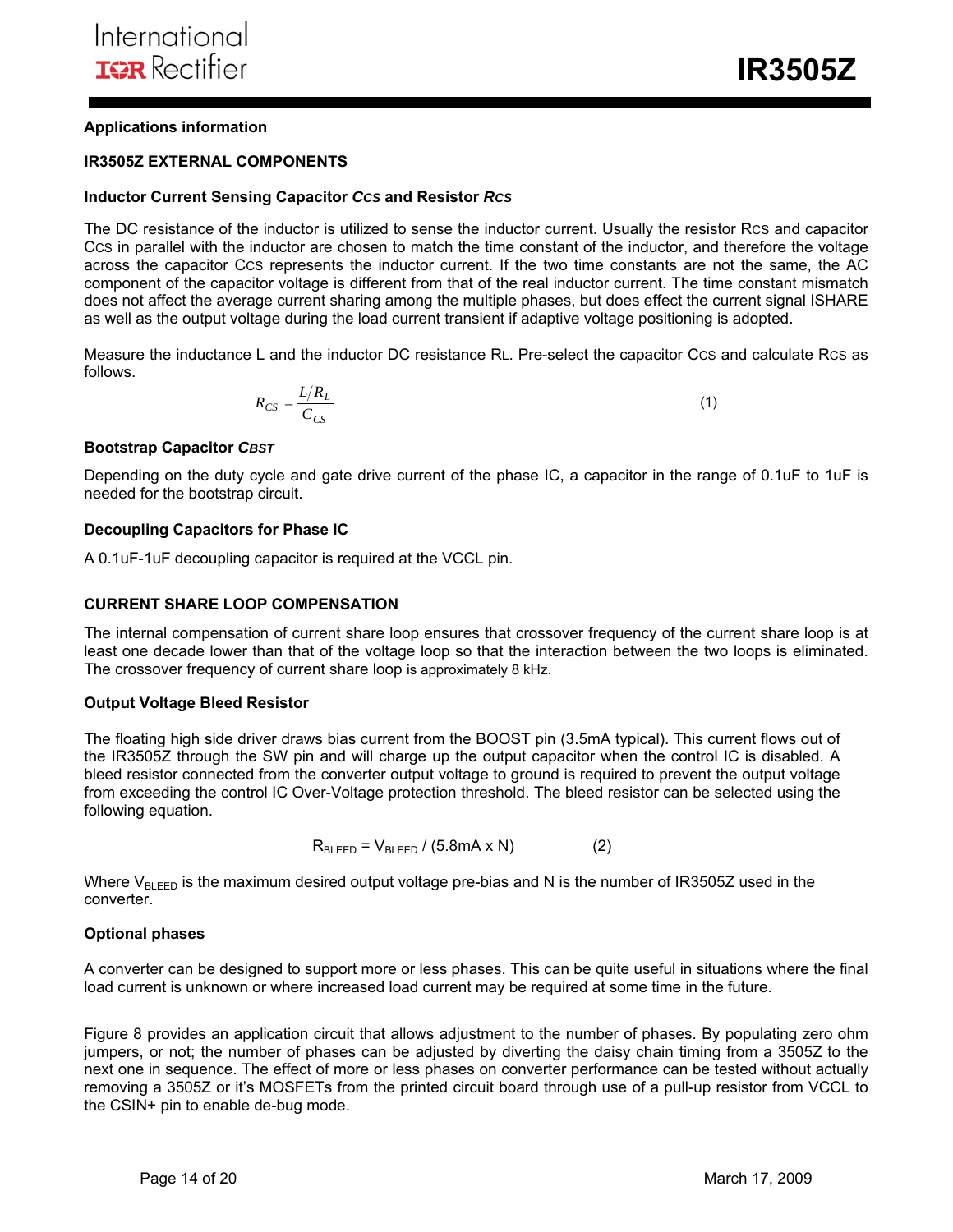

Figure 8 – Optional Phase application circuit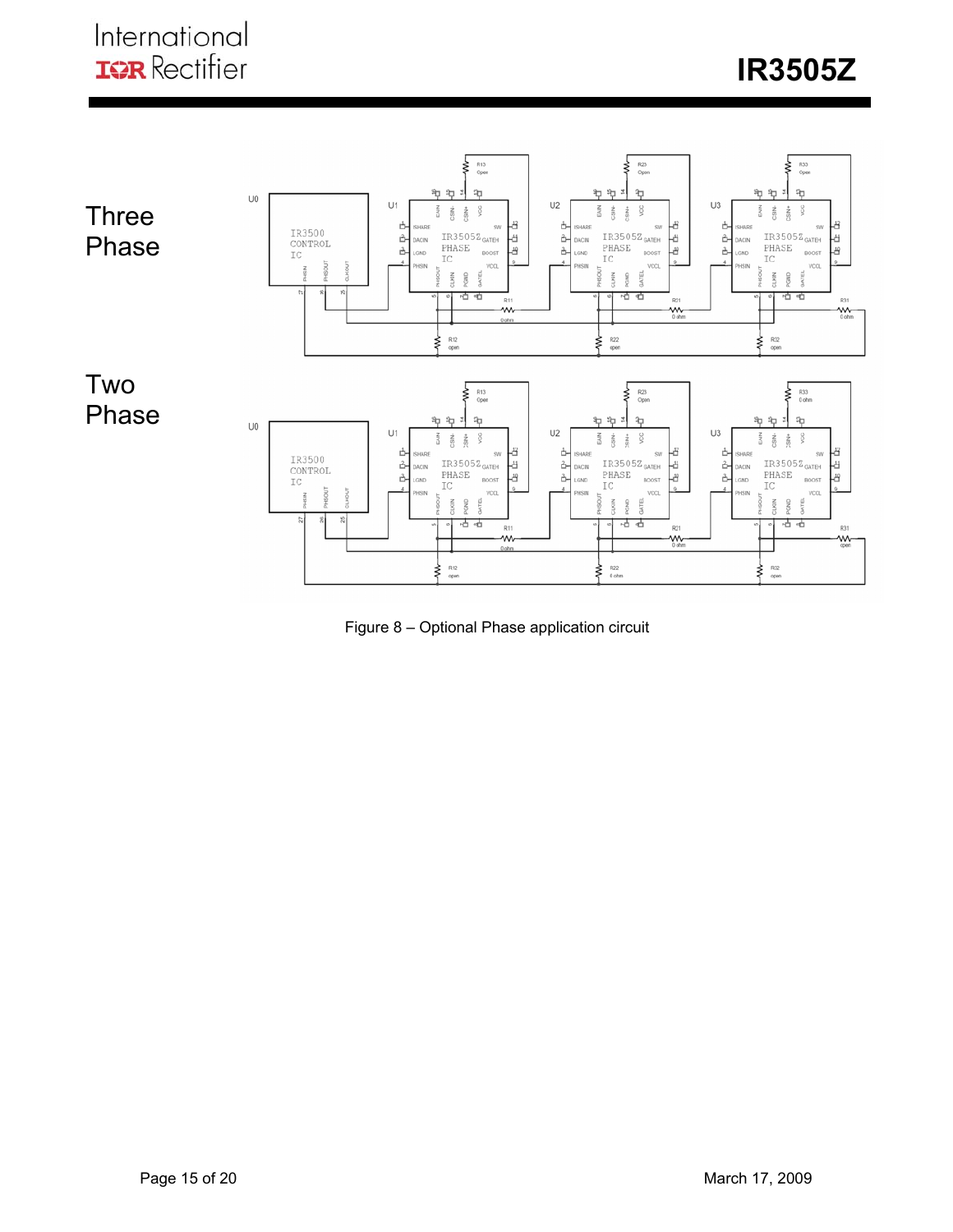## **LAYOUT GUIDELINES**

The following layout guidelines are recommended to reduce the parasitic inductance and resistance of the PCB layout, therefore minimizing the noise coupled to the IC.

- Dedicate at least one middle layer for a ground plane.
- Separate analog bus (EAIN, DACIN, and ISHARE) from digital bus (CLKIN, PHSIN, and PHSOUT) to reduce the noise coupling.
- Connect PGND and LGND pins to the ground plane through vias.
- Place current sense resistors and capacitors (RCS and CCS) close to phase IC. Use Kelvin connection for the inductor current sense wires, but separate the two wires by ground polygon or route as a differential pair. The wire from the inductor terminal to CSIN- should not cross over the fast transition nodes, i.e. switching nodes, gate drive outputs and bootstrap nodes.
- Place the decoupling capacitor CVCCL as close as possible to the VCCL pin.
- Place the phase IC as close as possible to the MOSFETs to reduce the parasitic resistance and inductance of the gate drive paths.
- Place the input ceramic capacitors close to the drain of top MOSFET and the source of bottom MOSFET. Use a combination of different packages of ceramic capacitors.
- There are two switching power loops. One loop includes the input capacitors, top MOSFET, inductor, output capacitors and the load; another loop consists of bottom MOSFET, inductor, output capacitors and the load. Route the switching power paths using wide and short traces or polygons; use multiple vias for connections between layers.

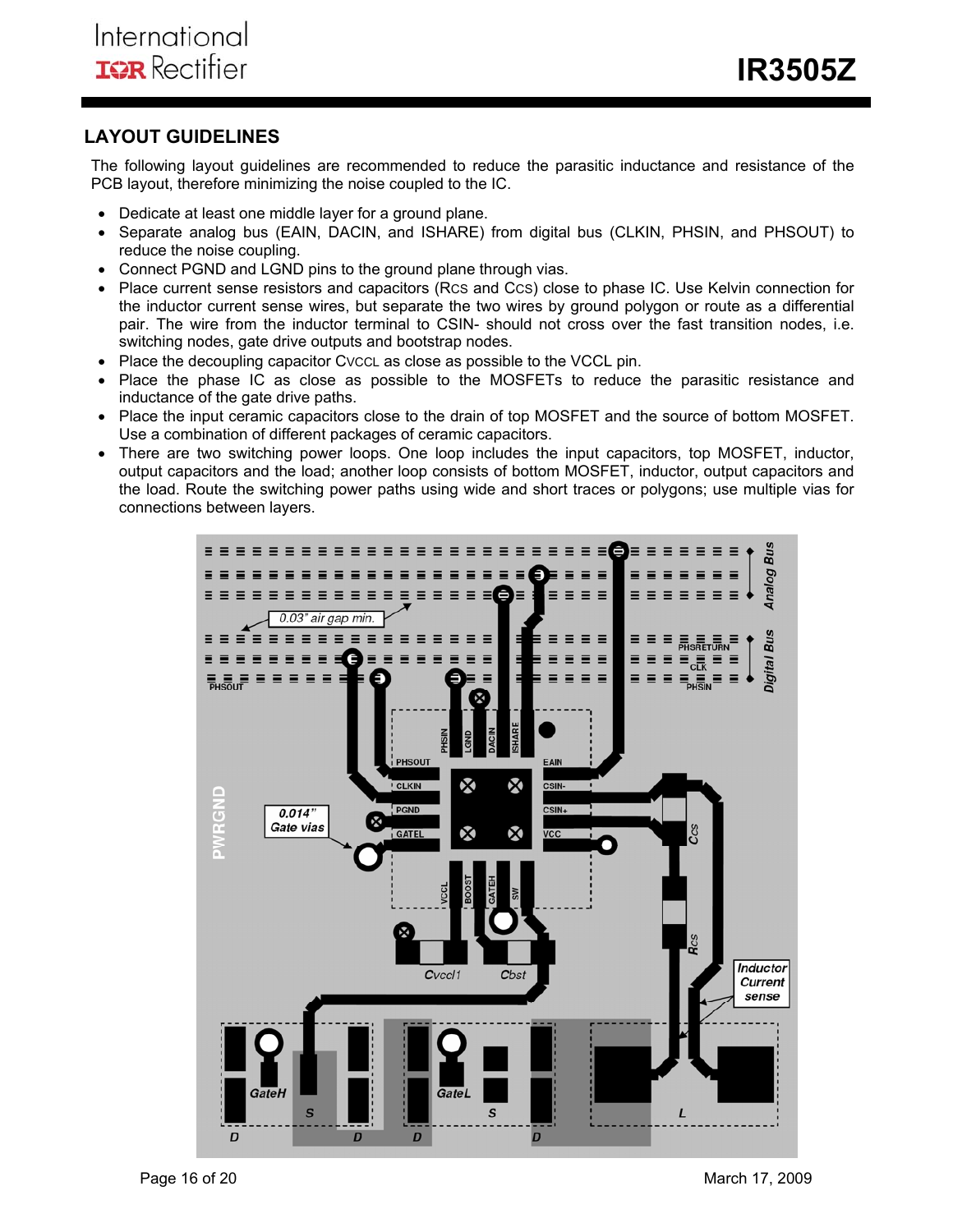## **PCB Metal and Component Placement**

- Lead land width should be equal to nominal part lead width. The minimum lead to lead spacing should  $be \geq 0.2$ mm to minimize shorting.
- Lead land length should be equal to maximum part lead length + 0.3 mm outboard extension + 0.05mm inboard extension. The outboard extension ensures a large and inspectable toe fillet, and the inboard extension will accommodate any part misalignment and ensure a fillet.
- Center pad land length and width should be equal to maximum part pad length and width. However, the minimum metal to metal spacing should be  $\geq 0.17$ mm for 2 oz. Copper ( $\geq 0.1$ mm for 1 oz. Copper and  $\geq$ 0.23mm for 3 oz. Copper)
- Four 0.3mm diameter vias shall be placed in the pad land spaced at 0.85mm, and connected to ground to minimize the noise effect on the IC, and to transfer heat to the PCB
- No PCB traces should be routed nor vias placed under any of the 4 corners of the IC package. Doing so can cause the IC to rise up from the PCB resulting in poor solder joints to the IC leads.

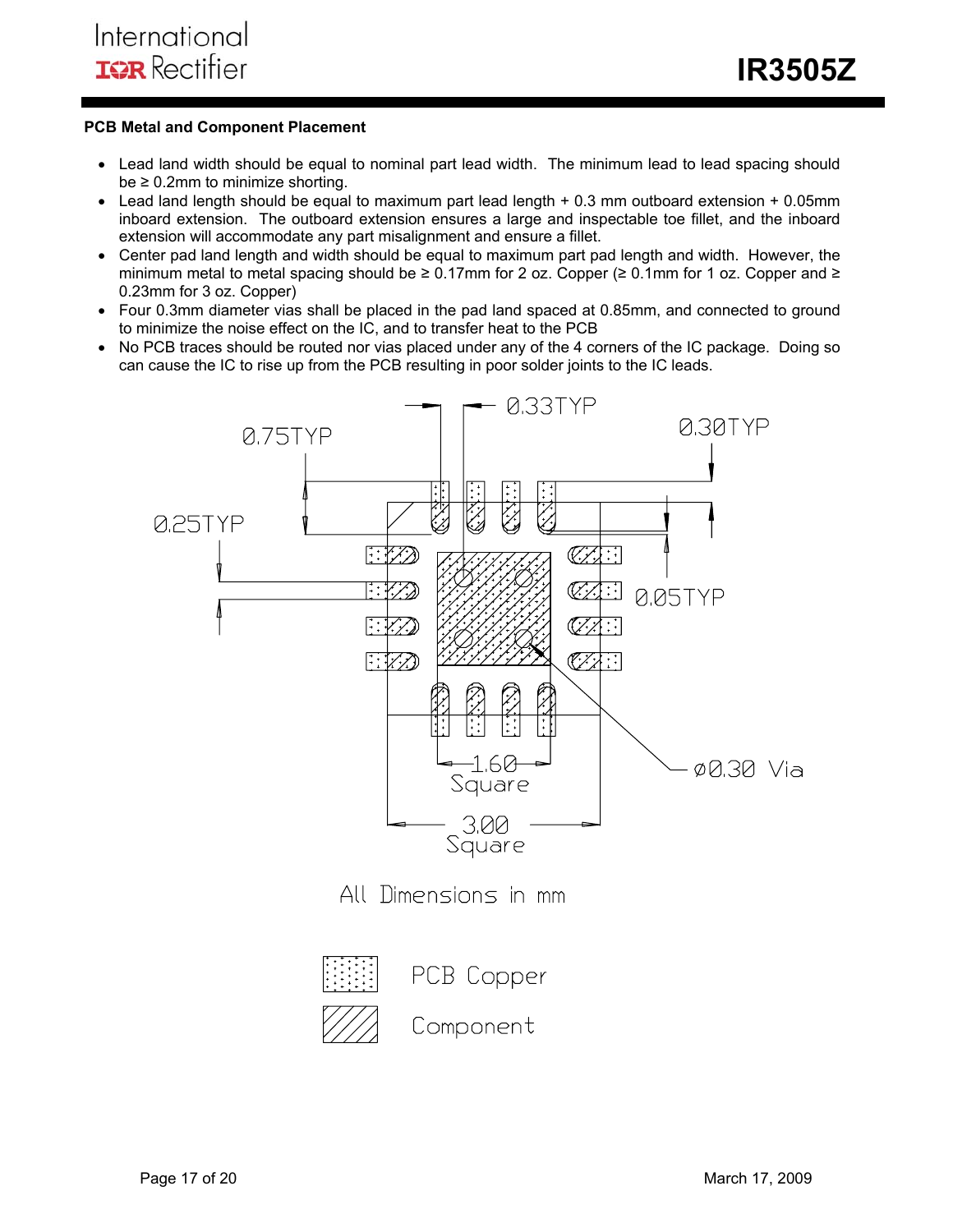## **Solder Resist**

- The solder resist should be pulled away from the metal lead lands by a minimum of 0.06mm. The solder resist mis-alignment is a maximum of 0.05mm and it is recommended that the lead lands are all Non Solder Mask Defined (NSMD). Therefore pulling the S/R 0.06mm will always ensure NSMD pads.
- The minimum solder resist width is 0.13mm.
- At the inside corner of the solder resist where the lead land groups meet, it is recommended to provide a fillet so a solder resist width of  $\geq 0.17$ mm remains.
- The land pad should be Solder Mask Defined (SMD), with a minimum overlap of the solder resist onto the copper of 0.06mm to accommodate solder resist mis-alignment. In 0.5mm pitch cases it is allowable to have the solder resist opening for the land pad to be smaller than the part pad.
- Ensure that the solder resist in-between the lead lands and the pad land is ≥ 0.15mm due to the high aspect ratio of the solder resist strip separating the lead lands from the pad land.
- The four vias in the land pad should be tented or plugged from bottom board side with solder resist.





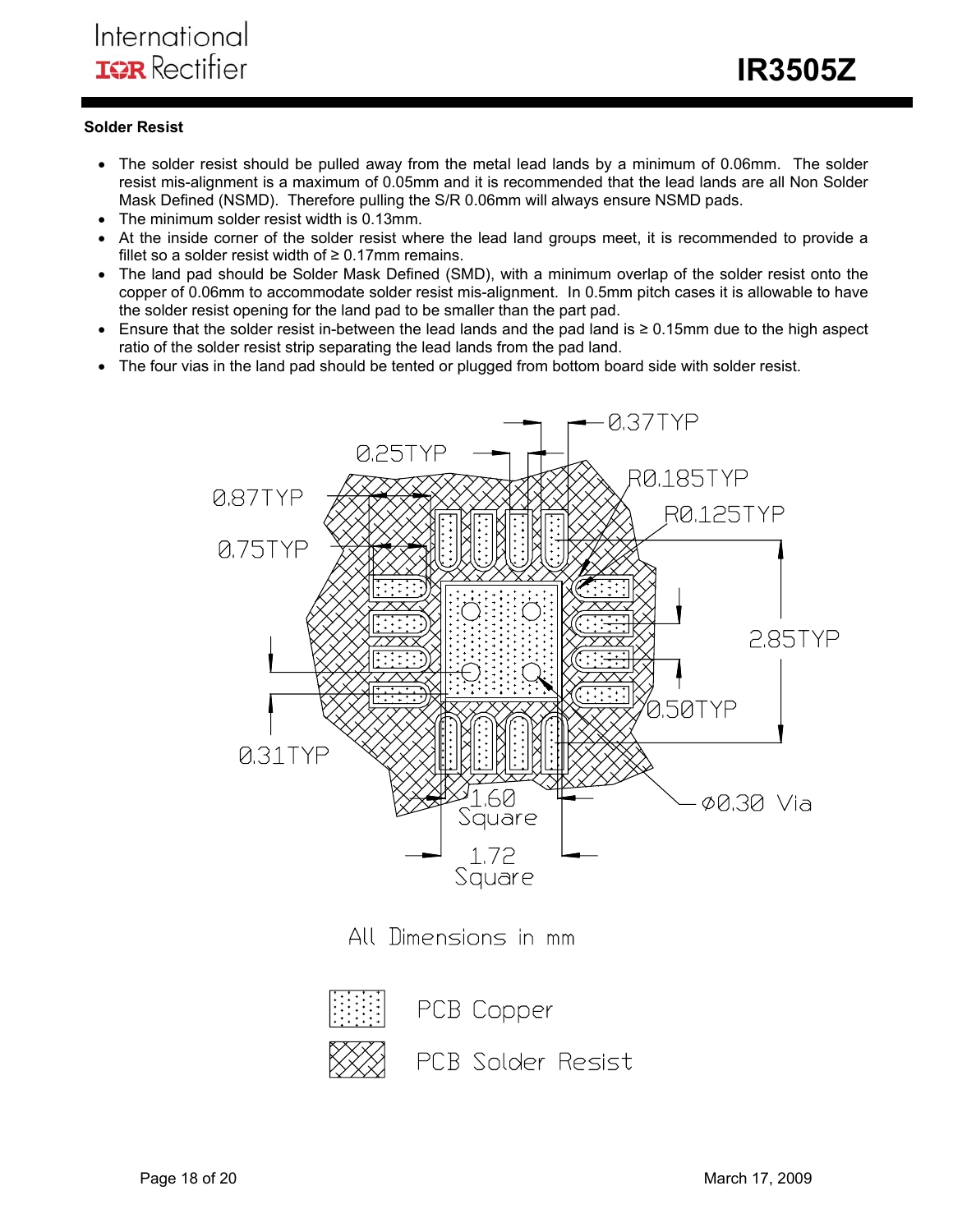## **Stencil Design**

- The stencil apertures for the lead lands should be approximately 80% of the area of the lead lands. Reducing the amount of solder deposited will minimize the occurrence of lead shorts. Since for 0.5mm pitch devices the leads are only 0.25mm wide, the stencil apertures should not be made narrower; openings in stencils < 0.25mm wide are difficult to maintain repeatable solder release.
- The stencil lead land apertures should therefore be shortened in length by 80% and centered on the lead land.
- The land pad aperture should be approximately 70% area of solder on the center pad. If too much solder is deposited on the center pad the part will float and the lead lands will be open.
- The maximum length and width of the land pad stencil aperture should be equal to the solder resist opening minus an annular 0.2mm pull back to decrease the incidence of shorting the center land to the lead lands when the part is pushed into the solder paste.



All Dimensions in mm